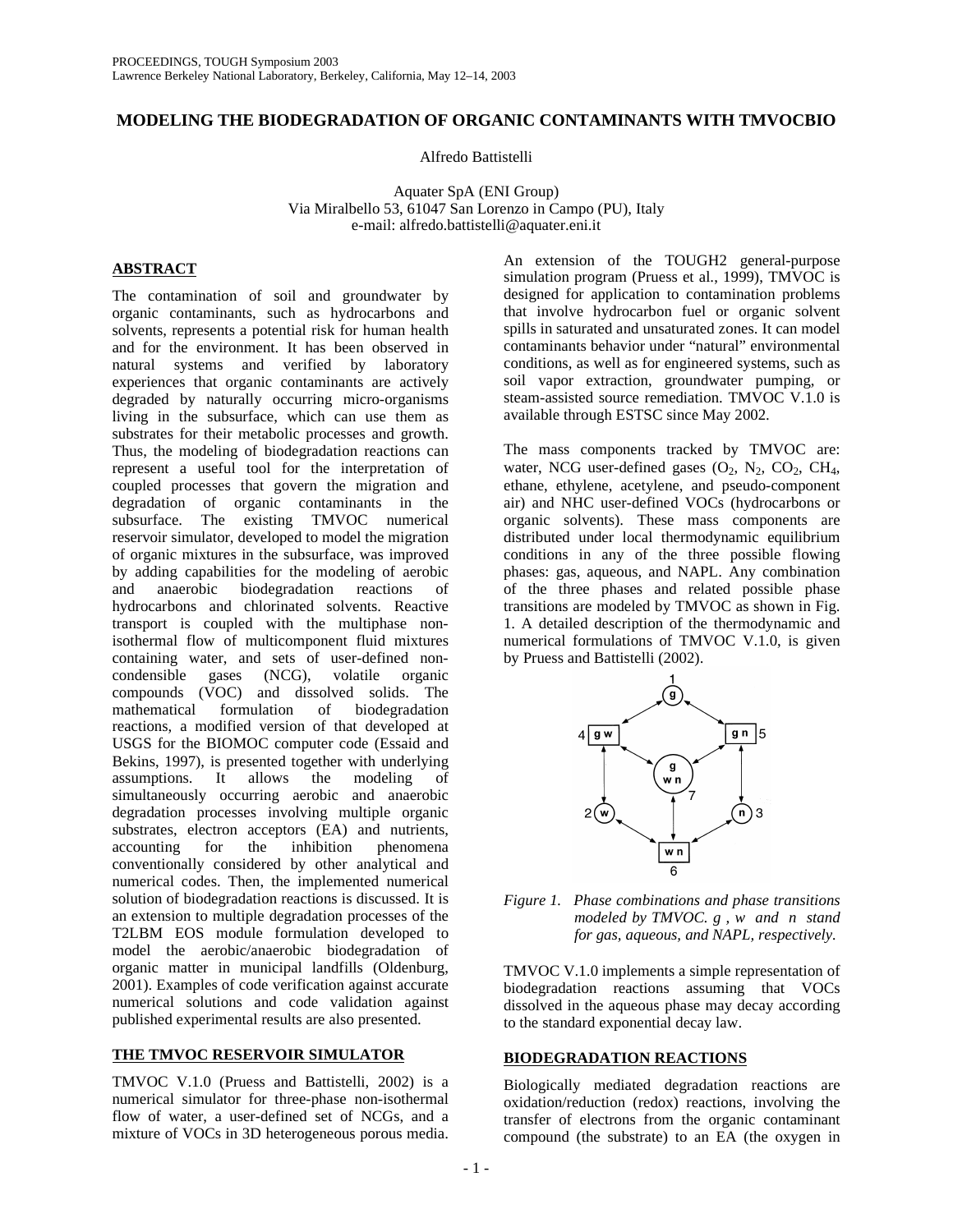aerobic conditions). The reactions are catalyzed by enzymes produced by micro-organisms living in the subsurface. In the reaction, the electron donor is oxidized and transfers its electrons to the electron acceptor, generating energy for microbial growth. Organic contaminants can be transformed by biodegradation reactions in two different ways: 1) as a primary substrate, or 2) as a cometabolite (Semprini and McCarty, 1992). A compound is biodegraded as a primary substrate when biodegradation of the compound provides the micro-organism with carbon for synthesis of new biomass and energy for the synthesis function. Most organic subsurface contaminants are degraded as primary substrates.

Biomass growth is made possible by the presence of other important elements needed for the synthesis of cellular material, such as proteins, DNA, RNA, and ATP. Carbon is the most abundant component of cellular material, making up approximately 50% of the cell's dry weight. Other important elements are oxygen (20%), nitrogen (14%), hydrogen (8%) and phosphorous (3%). The remaining 5% consists of trace elements such as sulfur, potassium, and a variety of metals. The uptake of cellular precursors for synthesis of biomass is not related by any stoichiometric reaction. Instead, these nutrients are related by their respective fraction of cell weight. The organic carbon, the EA and the nutrients are all limiting components to microbial growth. The rate of substrate degradation is conventionally expressed in mathematical terms using the Michaelis-Menten rate expression for enzyme kinetics.

An organic compound is biodegraded as a cometabolite when it is transformed fortuitously by enzymes or cofactors produced by a micro-organism for other purposes. Most halogenated aliphatic hydrocarbons are biodegraded through cometabolism (Semprini and McCarty, 1992). In a cometabolic reaction, the transformation of the cometabolite provides neither growth nor energy to the microorganism. Biodegradation reactions can be classified as either fermentative or respiratory. In fermentation, substrates are only partially oxidized. Electrons are internally recycled, generally yielding at least one byproduct that is more oxidized and one that is more reduced than the original substrate. An example of fermentation is that of toluene under methanogenic conditions which generates  $CO<sub>2</sub>$  and  $CH<sub>4</sub>$ . In respiration reactions, an external EA is utilized as a terminal EA in the biodegradation reaction. Respiration reactions are either aerobic or anaerobic. Oxygen is the terminal EA in aerobic reactions, while an EA other than oxygen is the EA in anaerobic reactions. The occurrence of these reactions in the subsurface depends on the availability of different EA and on redox conditions, which can vary substantially as a result of contaminant biodegradation or other natural conditions.

In the presence of organic substrates and dissolved oxygen, micro-organisms capable of aerobic metabolism will predominate over anaerobic forms. However, dissolved oxygen is rapidly consumed in the interior of contaminant plumes, converting these areas into anoxic zones. Under these conditions, anaerobic bacteria begin to utilize other EA to metabolize dissolved organic contaminants. The principal factors influencing the utilization of the various EA include: 1) the relative biochemical energy provided by the reaction; 2) the availability of individual or specific EA; and 3) the kinetics of the microbial reactions associated with the different EA.

# **THE TMVOCBIO CODE**

The uptake of organic contaminants due to degradation reactions mediated by micro-organisms living in the subsurface is dependent on many coupled processes, including multiphase flow and transport of solutes, biodegradation reactions involving primary and cometabolic substrates, EA and nutrients availability, as well as chemical equilibria in the aqueous phase. The complexity of these phenomena led to the development of many different mathematical models for the simulation of biodegradation reactions in porous media. These models differ in many respects, starting with the way the micro-organisms present in the subsurface are conceptualized and treated, either as biofilms, as microcolonies, or according to the so-called macroscopic approach.

Modified forms of the Michaelis-Menten equation used to express the uptake rate of substrate accounting for the limitation by either the substrate, the EA and nutrients have been proposed to model the kinetics of biodegradation reactions in subsurface porous media. A general consensus on a specific mathematical formulation is not readily available, so that different approaches can be found in presently available numerical models. In particular two approaches are usually followed: 1) it is assumed that all the limiting factors are acting simultaneously to control the substrate uptake rate; this approach is conventionally known as 'multiplicative Monod' or 'multiple Monod' model (Borden and Bedient, 1986); 2) it is assumed that the substrate uptake rate is controlled by the most limiting factor among those acting for the specific substrate; this latter approach is known as the 'minimum Monod' model. Whereas in all models both the primary substrate and EA are considered in the substrate degradation rate equation, the nutrients availability is either considered to limit directly the substrate degradation rate (Waddill and Widdowson, 1998), or to limit biomass growth rate, without explicitly affecting the substrate degradation rate (Essaid and Bekins, 1997).

In order to improve the TMVOC V.1.0 numerical simulator, a literature survey was conducted with the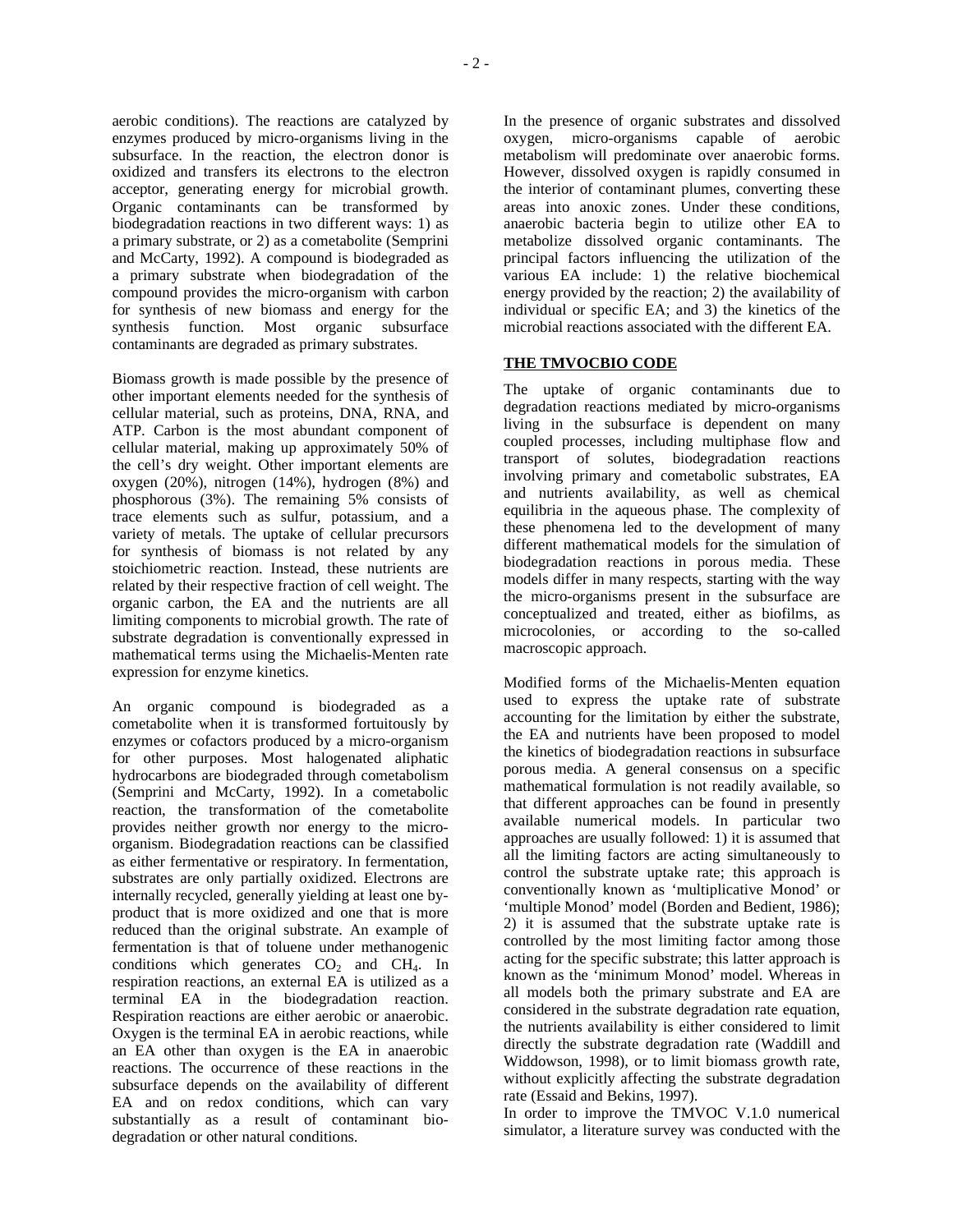purpose of reviewing the most widely used mathematical formulations employed to model biodegradation reactions in the subsurface. The final goal of the review was to identify a mathematical formulation suitable to be implemented within the multiphase TMVOC code. Criteria considered for this choice were:

- the generality of the formulation;
- the phenomena taken into consideration, such as inhibitory effects;
- the simplicity of the formulation, based on parameters which can be determined with existing field and laboratory methodologies.

#### **Assumptions**

For the implementation of biodegradation reactions in TMVOC, a number of simplifying assumptions have been considered, in analogy to those used by several authors in the field of numerical modeling of biodegradation reactions in the subsurface:

- The microbial populations are conceptualized as multiple independent heterotrophic groups present as scattered colonies attached on the rock grain surfaces.
- Bacteria transport is assumed to be negligible: thus, biomass concentrations are not included among the TMVOCBio primary variables.
- All the biomass is considered active in the biodegradation process.
- Diffusion processes into and out of the biophase are neglected, following the macroscopic approach assumption. Degradation rates depend directly on aqueous phase solute concentrations.
- It is assumed that bioreactions are not affected by chemical equilibria. Inhibition functions of temperature (Oldenburg, 2001) and aqueous phase saturation are included.
- Each microbial population can be involved in several degradation processes, each one involving a single organic substrate.
- The substrate degradation rate for each process can be described using either the 'multiplicative Monod' or the 'minimum Monod' model accounting for substrate, EA and nutrients availability (Waddill and Widdowson, 1998).
- Biomass growth inhibition, toxicity effects, as well as competitive and non-competitive inhibition are described according to commonly used formulations (Essaid and Bekins, 1997).
- It is assumed that the time needed for acclimation of microbial populations to new substrate and EA concentration levels (lag-time) is negligible.
- Predation of microbes by other microorganisms is neglected.
- Changes of porous medium porosity due to biomass growth is neglected as well as related effects on medium permeability (clogging).

 A minimum user-specified biomass concentration is maintained in the absence of any contaminants degradation, assuming that bacteria can grow on natural occurring organic carbon.

## **Mathematical Formulation of Biodegradation Reactions**

The degradation rate of the organic substrate for the generic biodegradation process is expressed using a multiplicative Monod kinetic rate equation (Borden and Bedient, 1986; Waddill and Widdowson, 1998). The following equations are referred to a single process acting on a primary substrate. Extension to multiple processes is given afterwards. For the sake of simplicity, only the limitation due to substrate and EA availability is considered, even though limitations due to any other solute dissolved in the aqueous phase can be modeled by adding the appropriate Monod term. The degradation rate is:

$$
\frac{dS}{dt} = -\mu_{0B}B\tag{1}
$$

where

$$
\mu_{0B} = \frac{\mu_{\text{max},B}}{I_{NC}} f_T f_{SW} \frac{S}{K_S I_C + S + I_H} \frac{E}{I_B}
$$
\n
$$
\frac{E}{K_{EA} I_C + E + I_H} \frac{1}{I_B}
$$
\n(2)

and

*B*, biomass conc. (kg biomass/kg aqueous phase).

*fT*, *fSW*, inhibitive functions of temperature and aqueous phase saturation (dimensionless).

*IB*, biomass growth inhibition factor (dimensionless). *IC*, competitive inhibition factor (dimensionless).

*IH*, Haldane inhibition factor due to toxicity effects (kg solute / kg aqueous phase).

*INC*, non-competitive inhibition factor, dimensionless.  $K_{EA}$ , the EA half saturation constant (kg EA / kg) aqueous phase).

 $K<sub>S</sub>$ , the substrate half saturation constant (kg) substrate/ kg aqueous phase).

*E*, the EA concentration (kg EA / kg aqueous phase).

*S*, substrate conc. (kg substrate / kg aqueous phase). *t*, time (s).

 $\mu_{max,B}$ , maximum specific substrate utilization rate by biomass (kg substrate / (kg biomass s)).

 $\mu_{0,B}$ , specific substrate utilization rate by biomass (kg) substrate / (kg biomass s)).

The biomass inhibition is an empirical means to limit excessive biomass growth which could occur near spill areas where a continuous supply of organic substrates can act for extended periods of time:

$$
I_B = \frac{K_{Bio} + B}{K_{Bio}} \tag{3}
$$

where *KBio* is the biomass inhibition constant (kg biomass/ kg aqueous phase). This is a form of non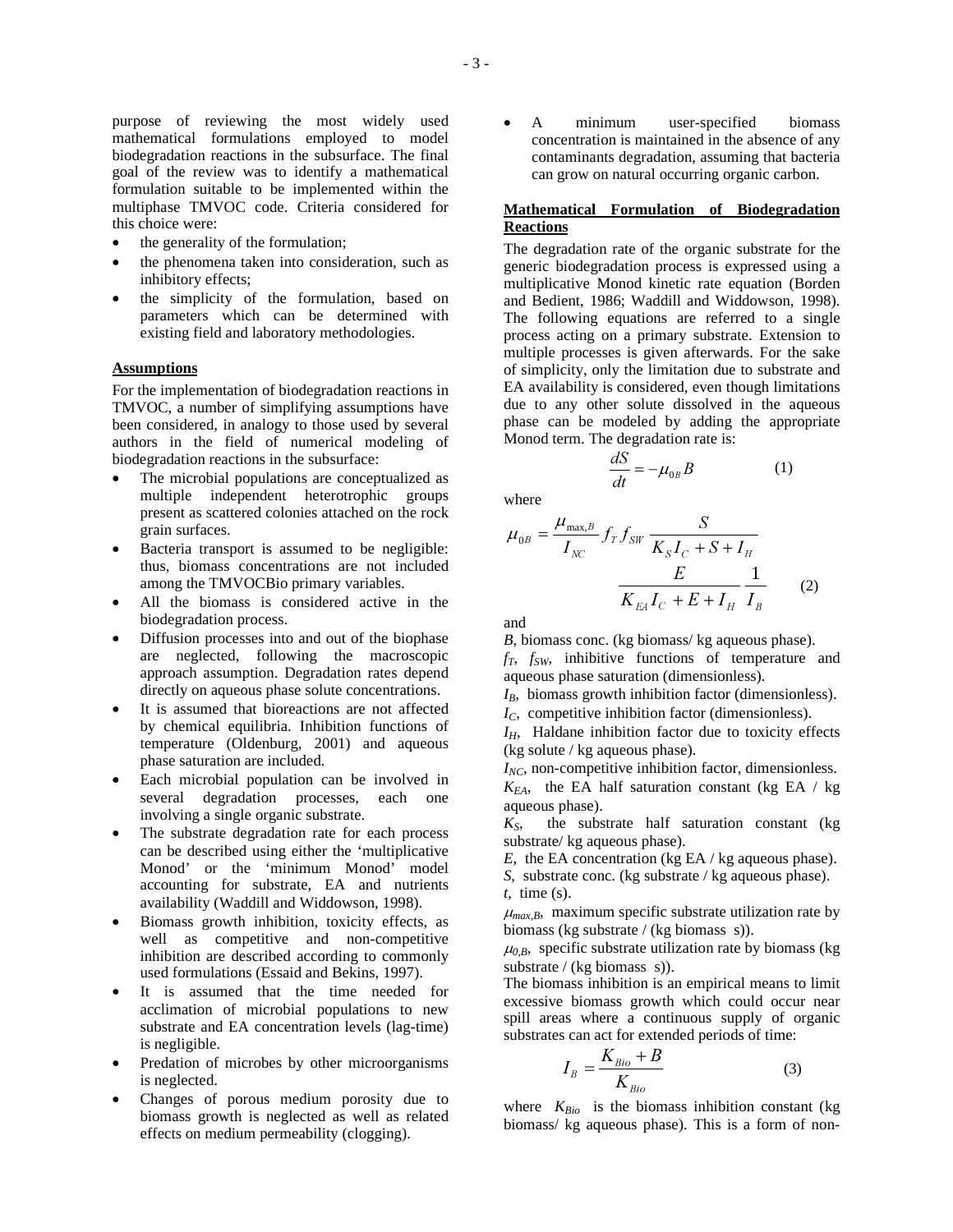competitive inhibition in which an excessive biomass concentration reduces the growth rate of microorganisms. The excessive concentration of any solute  $S_i$  can inhibit the degradation process due to toxic inactivation. This effect can be modeled using the classic enzyme Haldane equation

$$
I_H = \frac{(S_j)^2}{K_{Hj}}
$$
 (4)

where  $K_H$  is the Haldane inhibition constant, (kg substrate/ kg aqueous phase).

*I<sup>C</sup>* and *INC* are the competitive and non-competitive inhibition factors, respectively, due to any solute (Essaid and Bekins, 1997). For a single solute *S<sup>j</sup>* having inhibitory effects, the inhibition factors are as follows:

$$
I_C = \frac{K_{C_j} + S_j}{K_{C_j}}
$$
 (5)  

$$
I_{NC} = \frac{K_{NC_j} + S_j}{K_{NC_j}}
$$
 (6)

where  $K_C$  and  $K_{NC}$  are the competitive and noncompetitive half saturation constants (kg substrate/ kg aqueous phase). A different formulation of competitive and Haldane inhibition effects is optionally available in TMVOCBio by applying them only to the substrate Monod term. The form is the conventional one used to model cometabolic degradation processes. The minimum Monod model is implemented in TMVOCBio as an alternative to the multiplicative Monod model, following the formulation proposed by Essaid and Bekins (1997)

$$
f_{Monod} = \min(\frac{S}{K_S I_C + S + I_H}; \frac{E}{K_{EA} I_C + E + I_H})
$$
  
(7)  

$$
\mu_{0B} = \frac{\mu_{\text{max},B}}{I_{NC}} f_T f_{SW} f_{Monod} \frac{1}{I_B}
$$
 (8)

The rate of biomass change including the effects of biomass death rate is

$$
\frac{dB}{dt} = \left(Y \mu_{0,B} B - \delta B\right) \tag{9}
$$

where:

*Y*, is the yield coefficient (kg biomass/ kg substrate).  $\delta$ , is the first order biomass death rate constant; s<sup>-1</sup>.

#### **Numerical Solution of Biodegradation Reactions**

Biodegradation reactions are assembled and solved within subroutine BIOREACT, called by subroutine MULTI in analogy to subroutine QU which computes the contribution of conventional sink/ sources. The biomass growth can be expressed in terms of substrate degradation rate. At the end of the time step the biomass concentration can be evaluated as (Oldenburg, 2001):

$$
B = B_0 - Y \frac{dS}{dt}\bigg|_{S^*} \Delta t - \delta B_0 \Delta t \quad (10)
$$

where:

 $\Delta t$ , is the time step length (s);

*Bo*, is biomass concentration at the beginning of the time step, (kg biomass / kg aqueous phase).

The substrate uptake rate is computed at *S*=S\*. S\* is evaluated by interpolation between the substrate concentration at the beginning  $(S<sub>I</sub>)$  and that evaluated at the end of the time step  $(S_2)$  according to

$$
S^* = S_1(1 - w) + S_2 w \tag{11}
$$

where the weight factor *w* is chosen between 0 and 1, with  $w > 0$ . By substituting eq. 10 into 1, and rearranging we obtain:

$$
\frac{dS}{dt}\Big|_{S^*} = \frac{-\mu_{o,B} B_o (1 - \delta \Delta t)}{\left(1 - Y \mu_{o,B} \Delta t\right)} \quad (12)
$$

which can then be expanded using eq. 1 and 2. The substrate degradation rate is discretized as a firstorder reaction in time, as in the T2LBM module (Oldenburg, 2001)

$$
\Delta S = S_2 - S_1 = \frac{dS}{dt} \Delta t \tag{13}
$$

The changes of other mass components  $\Delta X$  deriving by the substrate degradation are calculated according to the uptake coeffcients  $\beta^{k}(k=1, NK)$ , for the specific degradation process (Essaid and Bekins, 1997)

$$
\Delta X^k = \beta^k \ \Delta S \tag{14}
$$

Eq. 13 can be solved for the new substrate concentration, *S2*, by Newton-Raphson iteration, by finding the root  $S_2$  of the  $f(S_2)$  function below

$$
f(S_2) = \frac{dS}{dt}\bigg|_{S^*} \Delta t + S_1 - S_2 = 0 \tag{15}
$$

The iterative N-R equation is:

$$
S_2^{\ p+1} = S_2^{\ p} - \frac{f(S_2^{\ p})}{f'(S_2^{\ p})}
$$
 (16)

Convergence is achieved by satisfying the following condition within the user-defined accuracy  $\varepsilon$ :

$$
\left| S_2^{p+1} - S_2^{p} \right| = \left| \frac{f(S_2^{p})}{df(S_2^{p})} \right| \leq \varepsilon \quad (17)
$$

Upon convergence of the time step, assuming there are no changes of the amount of aqueous phase stored in the grid element, the microbial mass fraction in the aqueous phase would be updated according to

$$
B(t + \Delta t) = B(t) \left(1 - \delta \Delta t\right) - Y \Delta S \tag{18}
$$

In multiphase conditions, the microbial mass fraction in the aqueous phase is updated considering both the microbial mass growth and death, as well as the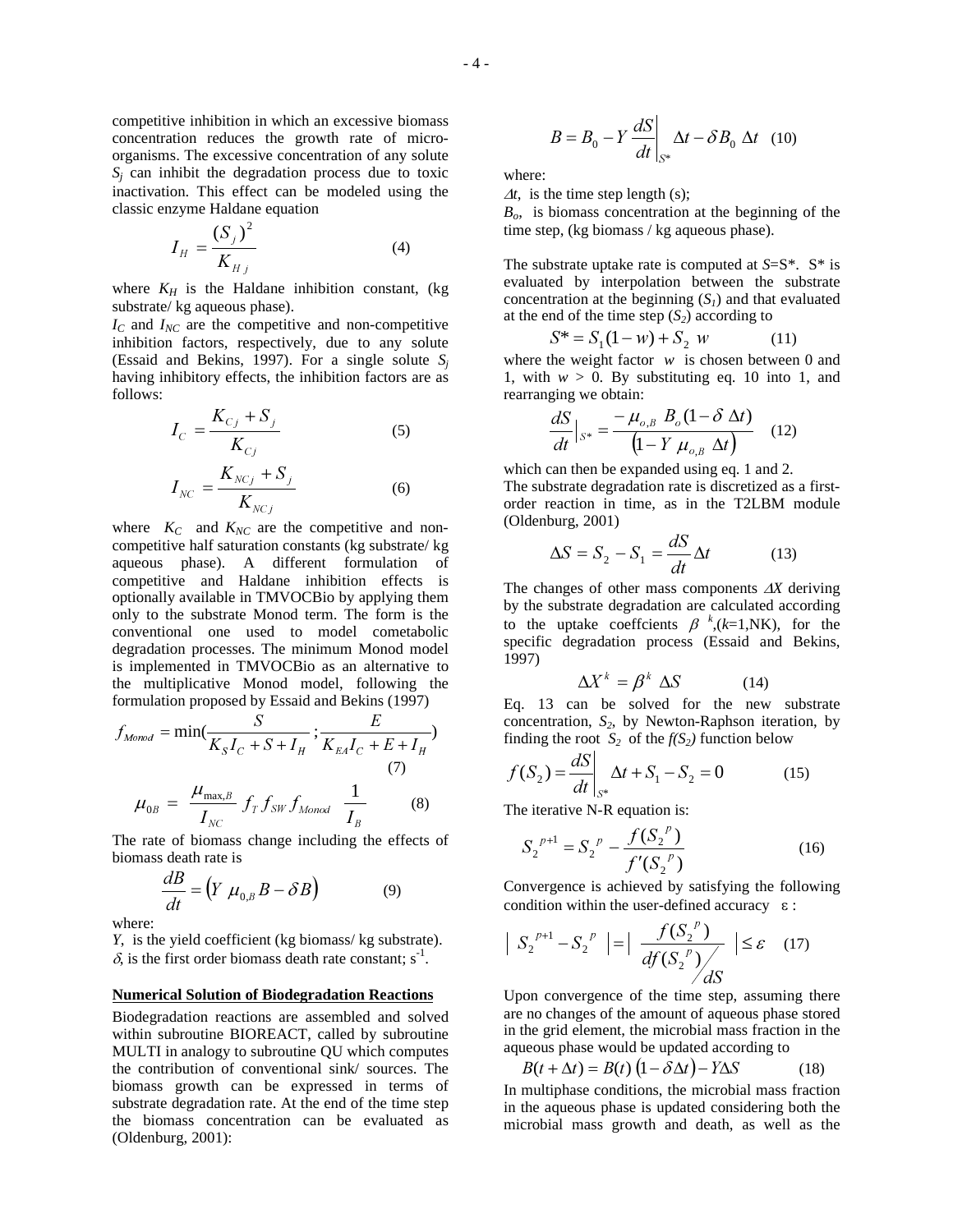change in the aqueous phase mass stored in the porous medium, due to variations of aqueous phase saturation and density. Mass balances of microbial populations are performed without including the biomass among conventional mass components.

### **Extension to Multiple Simultaneous Processes**

Following the BIOMOC approach, the above numerical formulation is extended to model the occurrence of multiple degradation processes simultaneously acting on the same organic substrate but mediated by different microbial populations or based on different redox reactions, thus involving different EA. Let's assume the generic substrate *S(i)* is degraded in *Nproc(i)* simultaneous degradation processes. Each process is mediated by a single bacterial population  $B(ip)$ ,  $ip=1$ ,  $Nproc(i)$ , whereas the same population can degrade different substrates in different degradation processes. The total degradation rate for the substrate *S(i)* is:

$$
\frac{dS(i)}{dt} = \sum_{ip=1}^{Nproc(i)} [\frac{dS(i)}{dt}](ip) = \sum_{ip=1}^{Nproc(i)} [-\mu_{0B}(ip)B(ip)]
$$
\n(19)

Eq. 2 to 15 can be rewritten with reference to the *ip* generic process, extending it to the occurrence of *Nproc(i)* simultaneous processes:

$$
\frac{dS(i)}{dt} = \sum_{p=1}^{Nproc(i)} \left[ \frac{-\mu_{o,B}(ip) B_o(ip)(1 - \delta(ip) \Delta t}{\left(1 - Y(ip) \mu_{o,B}(ip) \Delta t\right)} \right]
$$
\n(20)

The previous development of N-R iteration can be modified by considering the *Nproc(i)* processes occurring for substrate *S(i)*. Eq. 15 becomes:

$$
f(S_2(i)) = \left[\sum_{ip=1}^{Nproc(i)} \left[\frac{dS(i)}{dt}\right]_{S^*} \right] (ip) \left[ \Delta t + S_1(i) - S_2(i) = 0 \right]
$$
\n(21)

Function  $f(S_2(i))$  is derived numerically for the N-R iteration process within subroutine BIOREACT to find the substrate concentration at the end of the time step. The substrate changes due to the contribution of each degradation process are tracked to compute the related EA consumption and by-products generation. The concentration of microbial populations is updated at the end of a converged time step considering the different processes in which the microbial populations are active, following the procedure delineated for single substrate degradation.

## **CODE VERIFICATION**

Numerical results of contaminants degradation in batch models can be easily compared to numerical solutions calculated with a spreadsheet using a fully explicit Euler method with very small time steps. Batch modeling was used to verify the proper implementation of the numerical solution of biodegradation equations into TMVOCBio. As an example, the simulation of the degradation of two

primary substrates mediated by a single microbial population and limited by oxygen availability is presented. Different maximum time steps of 0.05 and 0.025 days were used to test the sensitivity to time discretization. Substrates concentrations were accurately reproduced for both maximum time steps and  $w_{VOC}$  weighting factor in the range 0.5 to 1. On the other hand, the oxygen and biomass concentrations were affected both by time step length and the weighting factor  $w_{EA}$  chosen to interpolate the oxygen concentration value. Fig. 2 shows the TMVOCBio results compared with the spreadsheet calculations. These results were obtained using a maximum time step of 0.05 days, and weighting factors  $w_{VOC} = 0.9$  and  $w_{EA} = 0.5$ .



*Figure 2. Batch test simulation: biodegradation of two primary substrates by a single microbial population limited by oxygen availability. (TMVOCBio: symbols; spreadsheet calculations: lines).*

#### **CODE VALIDATION**

The TMVOCBio formulation was validated using published laboratory and field experimental results to check the actual code ability to simulate the biodegradation processes observed in real systems. McQuarry et al. (1990) presented the results of a laboratory experiment of toluene degradation under aerobic conditions in a sand-packed column. They simulated the experiment with a flow and transport computer code incorporating biodegradation reactions following a multiplicative Monod model. Water was injected at one side of the column for 53 days with variable oxygen and toluene concentrations and samples were taken at the column outlet to determine the composition of effluent water. Average toluene and oxygen concentrations were 0.4 mg/L and 6 mg/L, respectively. Water flow rate was also increased after the first 44 days of injection.

McQuarry and coworkers performed a best fit analysis to determine the unknown values of maximum specific degradation rate of toluene, the biomass yield, the half saturation constant of toluene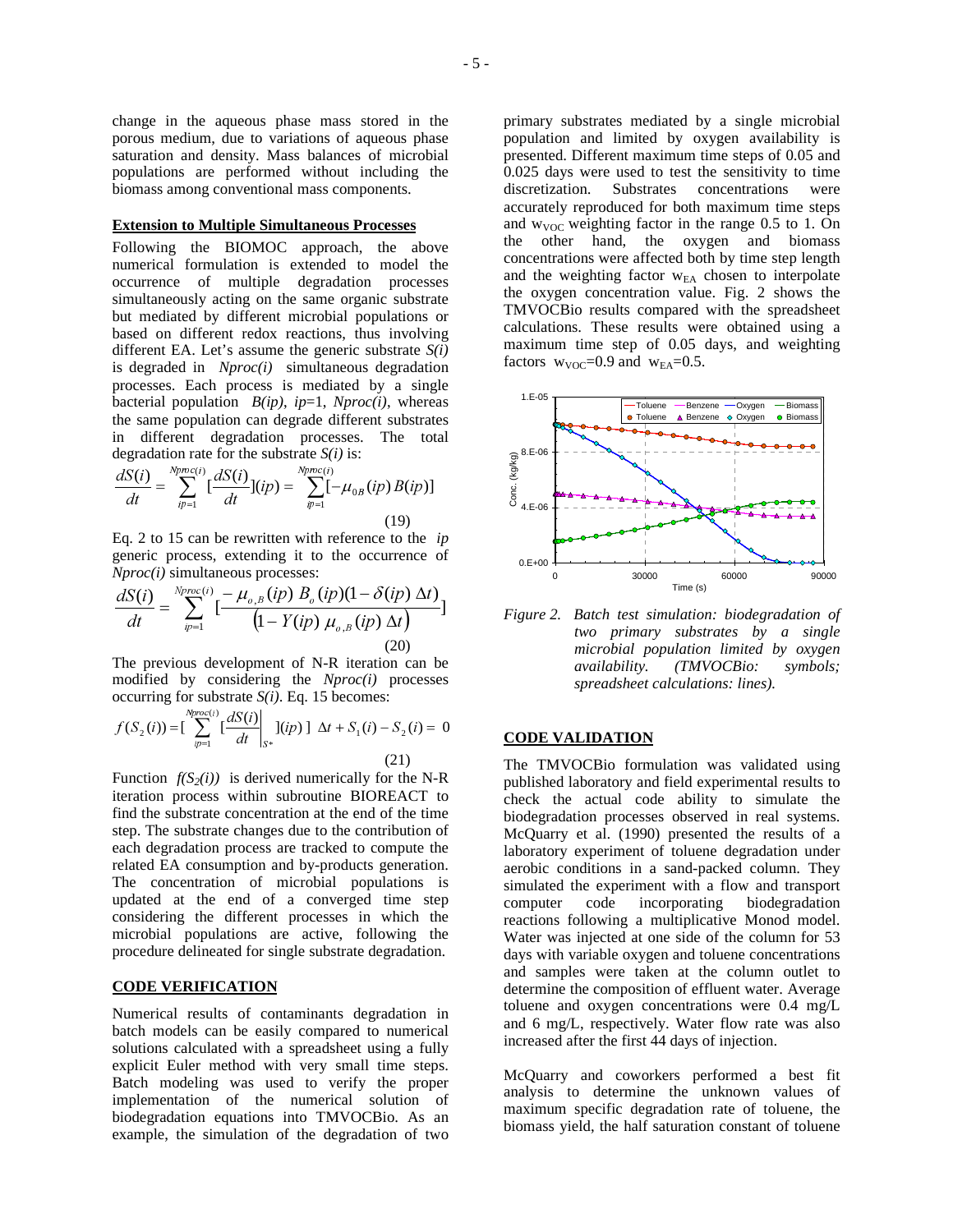and the biomass death rate. The same values were used for the TMVOCBio simulation without attempting to better reproduce the experimental results. As concentrations in the injected water were changed several times during the experiment, a smoothed concentration history was used for the TMVOCBio simulation. Maximum time steps of 0.05 days and weighting factor  $w_{EA} = 0.5$  and  $w_{VOC} = 0.5$ were used. Fig. 3 shows measured toluene concentration at column outlet (dots), the simulated results of McQuarry et al., 1990, and those obtained with TMVOCBio (lines).



*Figure 3. TMVOCBio simulated concentration of toluene at column outlet compared to the experimental data (dots) and simulated results (line) of McQuarry et al., 1990.*

The experimental data and simulated results for oxygen are shown in Fig. 4. Considering the smoothed concentration history used and the differences in the numerical formulations, it can be concluded that TMVOCBio is able to reproduce the experimental data with the same accuracy of the McQuarry et al. (1990) model.



*Figure 4. TMVOCBio simulated concentration of oxygen at column outlet compared to the experimental data (dots) and simulated results (line) of McQuarry et al., 1990.*

Another validation test of TMVOCBio was performed by simulating the degradation of chlorinated solvents and hydrocarbons within a contaminated groundwater plume monitored at the Dover AFB (USA). Essaid and Bekins (1997) used the BIOMOC code to model the reductive dehalogenation of chlorinated halifatics under anaerobic conditions (PCE $\rightarrow$ TCE $\rightarrow$ DCE $\rightarrow$  VC), as well as the aerobic degradation of DCE and VC together with benzene and methane dissolved in the groundwater.

The complete problem specifications are given by Essaid and Bekins (1997) and reference to their work is made for detailed information. Essaid and Bekins simulated 1D flow and reactive transport along a 457 m long streamline, by specifying the groundwater flow velocity and the recharge of dissolved oxygen (DO) rich surface water taking place in the first 198 m of the streamline. Initial conditions were zero concentrations for all the solutes, whereas constant solute concentrations at the inlet boundary were specified during the 8-year simulation. Steady state conditions were reached at the end of the simulated period.

Seven different degradation processes are simulated: 3 anaerobic processes representing the dechlorination chain PCE $\rightarrow$ TCE $\rightarrow$ DCE $\rightarrow$ VC; 4 aerobic processes involving DCE, VC, benzene and methane. Including DO, 7 reactive solutes are modeled. Two nongrowing microbial populations are simulated, one anaerobic and one aerobic. Fig. 5 and 6 show the TMVOCBio simulated results, compared with the field data reported by Essaid and Bekins. The TMVOCBio simulated results reproduce the field data with an accuracy which is comparable to that obtained by BIOMOC. There is however, a visible difference in the concentration of DO, DCE, VC and benzene in the first 100 m.



*Figure 5. Dover AFB problem: TMVOCBio simulated (lines) and measured (symbols) concentrations of PCE, TCE, DCE, VC and benzene.*

Due to the initial low content of DO in inflowing groundwater, anaerobic degradation of PCE, TCE and DCE occurs. The oxygen added through surface water recharge is consumed for the aerobic degradation of CH4, primarily, and to a lesser extent, of DCE, benzene and VC. After the first 70 m, the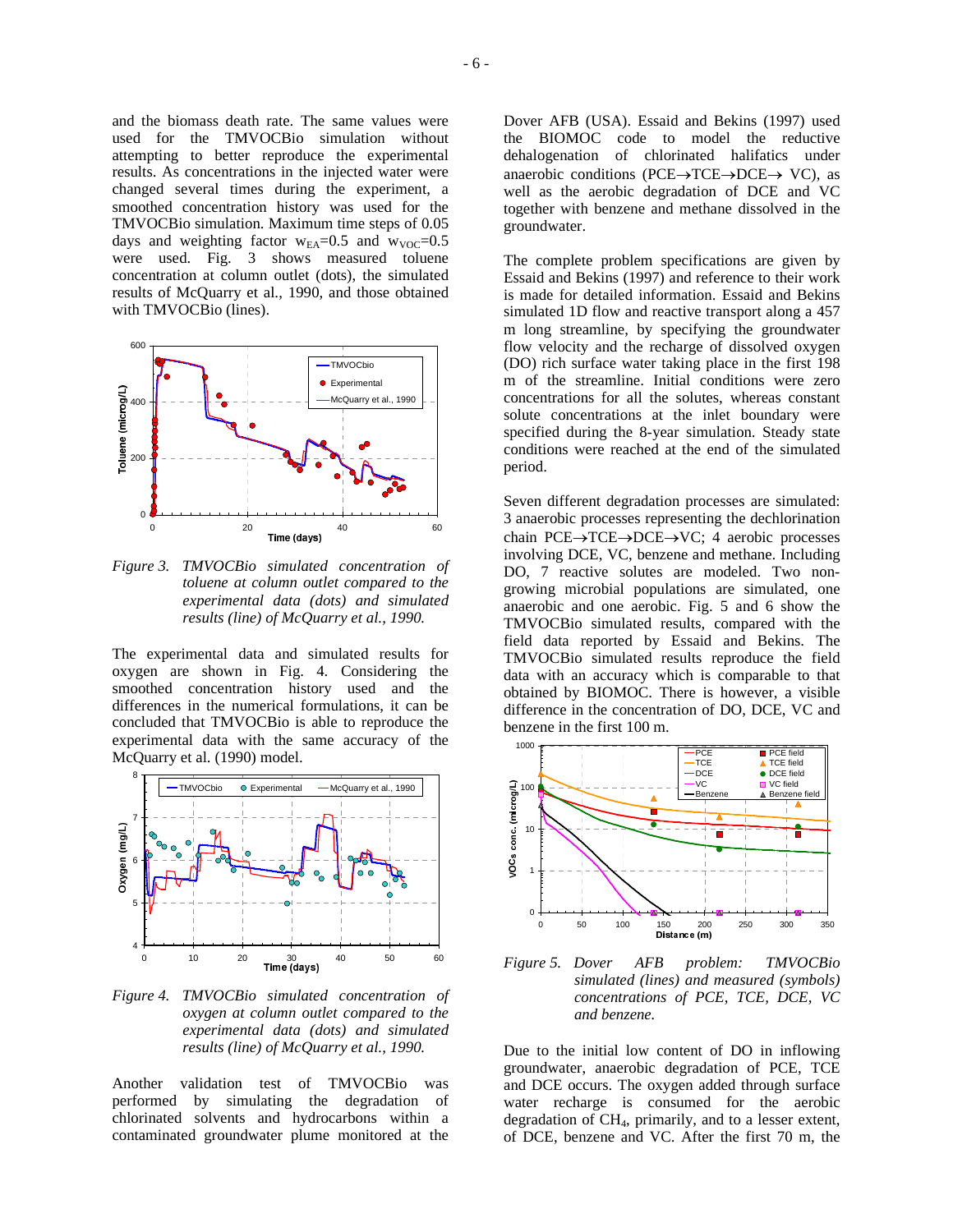$CH<sub>4</sub>$  concentration is reduced to levels that slow down the DO consumption, so that its concentration in groundwater starts to increase to about 150 m from the inlet. DO concentration becomes almost constant up to about 200 m, where water recharge stops, and then decreases in the final section due to aerobic degradation reactions.



*Figure 6. Dover AFB problem: TMVOCBio simulated (lines) and measured (symbols) concentrations of DO and methane.*

Anaerobic reactions are simulated with a first order decay rate using the Monod model. They are inhibited by the presence of DO using a noncompetitive inhibition approach to slow down the reductive dehalogenation of solvents in aerobic conditions. The aerobic reactions are limited by the DO availability as well, using a multiple Monod approach with a fairly low half saturation concentration of DO, equal to  $0.1 \mu g/L$ : this low concentration allows the aerobic reactions to occur at a relatively high rate even at low oxygen concentrations.

The Dover AFB simulation results obtained with BIOMOC are shown in Fig. 7. They were produced by running BIOMOC using the original input file kindly supplied by Barbara Bekins. BIOMOC simulates a constant DO concentration of  $52.6 \mu g/L$ in the first 70 m, whereas TMVOCBio gives a much lower concentration. The lower DO concentration modeled by TMVOCBio still allows the degradation of CH4, which is present at high concentrations, but results in a lower degradation of VC and benzene compared to that simulated by BIOMOC.

The different handling of disappearing solutes in the two codes is mainly responsible for the different values of DO concentration in the first 70 m. Whereas in BIOMOC a control is performed on all solutes involved in simulated degradation processes, in TMVOCBio the algorithm implemented avoids negative concentrations of the substrates only. If substrate concentration becomes negative at the end of a time step, then the degradation rates of all the processes involving that substrate are recomputed, in

order to have a (numerically) small but positive substrate concentration.



*Figure 7. Dover AFB problem: BIOMOC simulated results (Essaid and Bekins, 1997).*

Negative concentrations of EA or nutrients are not explicitly treated in TMVOCBio with a dedicated algorithm: they are just reset to numerically small positive values within the EOS subroutine. If a negative concentration of an EA is the result of an excessively high degradation rate, then TMVOCBio is not able to find a solution within the maximum number of allowed iterations and the time step is reduced. Tests showed that this approach usually solves the problem of negative concentrations with a slight increase in computation time. Tests performed by inhibiting the handling of negative concentrations within BIOMOC showed that the code produces results closer to those of TMVOCBio even in the first 150 m, with oxygen concentration going almost to zero in the first 70 m as shown in Fig. 6.

The application of TMVOCBio to the Dover AFB field problem shows that the simulator is able to reproduce the degradation processes taking place at the field, with an accuracy comparable to that of BIOMOC. Differences in the results produced by the two codes are mainly due to the algorithm used by BIOMOC to handle negative solutes concentrations, which might be calculated during the iteration process for compounds totally consumed by the biodegradation processes.

#### **CONCLUSIONS**

A model for the simulation of aerobic and anaerobic biodegradation of multiple VOCs in multi-phase nonisothermal porous media was implemented in a new version, called TMVOCBio, of the existing TMVOC V.1.0 numerical reservoir simulator (Pruess and Battistelli, 2002). Verification and validation tests provided satisfactory results in testing the implementation of the numerical formulation and the code's capability to actually reproduce the coupled transport and reactive processes occurring in subsurface media contaminated by organic compounds. A condition for successful application is